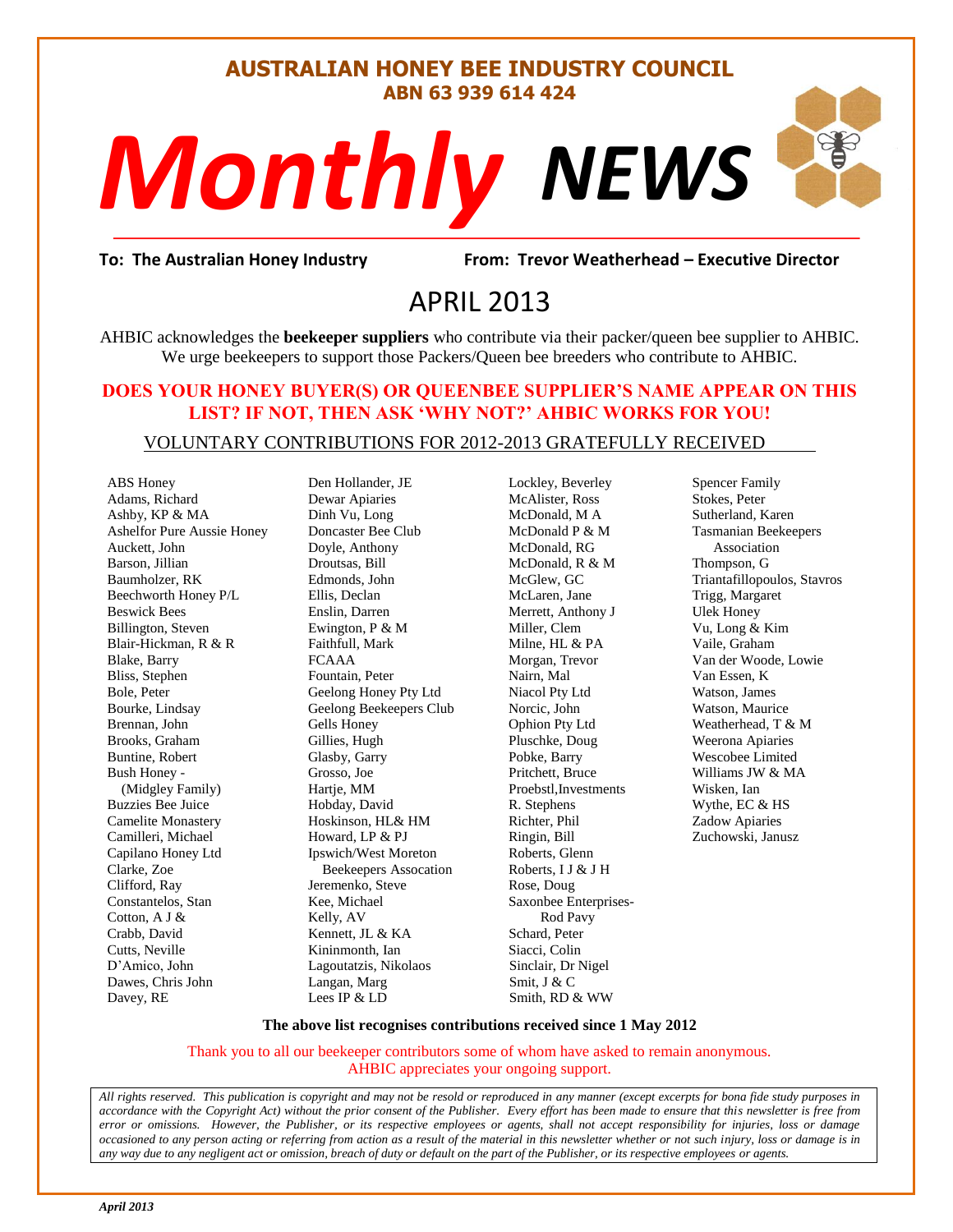### **National AFB Workshop Report**

On the  $14<sup>th</sup>$  and  $15<sup>th</sup>$  March 2013 an AFB workshop was held at the ANU Canberra. This was an AHBIC initiative and was held with the assistance of RIRDC, PHA and AHBIC. The two days involved almost all industry and government players and was believed to be an outstanding success by all participants.

Day 1 was largely industry led, the first half we heard from industry leaders such as Ian Zadow, Trevor Weatherhead, Rob McDonald, Ben McKee, Trevor Monson and Craig Klingner. The overwhelming message on that morning was that industry does have a big problem with AFB and industry is willing and ready to help lead and pull together a joint industry/government national AFB program.

The second half of the day the attendees broke into small groups and workshopped the critical pros and cons of a national approach to AFB in Australia, then discussed maximising the benefits and managing any risks of a national approach.

By the end of the first day it was very evident that everyone recognised that AFB was a big problem and a better approach to dealing with it was desperately needed. Secondly there was a common notion that the national AFB control program needed to become a major focus of a much bigger National Biosecurity Plan.

The second day we largely heard from speakers from a more government/policy side. Speakers such as Sarah Hilton (DAFF), Greg Fraser and Rod Turner (PHA), Toney Britt (Vic DPI) and Paul Bolger (NZ Ministry of primary industries) among others. The first half of the day there were two key messages. Firstly being that all government departments were increasing backing away from all endemic pests and diseases and that it was up to industry to deal with.

The second was that despite governments withdrawing support for issues like AFB, they were all in favour of an industry led and run AFB control program and were very keen to help industry in establishing a program and assisting in areas such as policy, legislation and regulatory backup. The second half of Day 2 was around the funding options for the proposed national AFB control program. This area was the hardest for the workshop to deal with as there are so many problem areas. Involving the entire industry in all aspects of the proposed AFB control program was seen as a priority. Collecting funds from the entire industry showed to have the biggest issues. Cost of collection for individuals is not economically viable, central collection points are necessary similar to existing levy arrangements. The issue was largely left unresolved, however a considerable amount of work has been done on this issue in the last 3 weeks involving DAFF and the National Levy collection service and there are some clear ways forward.

Paul Bolger gave us an extremely good overview of the NZ AFB program, issues and pitfalls of setting the program up initially, to the continuation of the program and making it work better for the industry.

Both RIRDC and DAFF expressed willingness to assist in seed funding to kick off the program, those issues are being pursued at the moment.

The key points to come out of the workshop were:-

1. All government departments are/have walked away from AFB control and the issue will be left squarely with industry.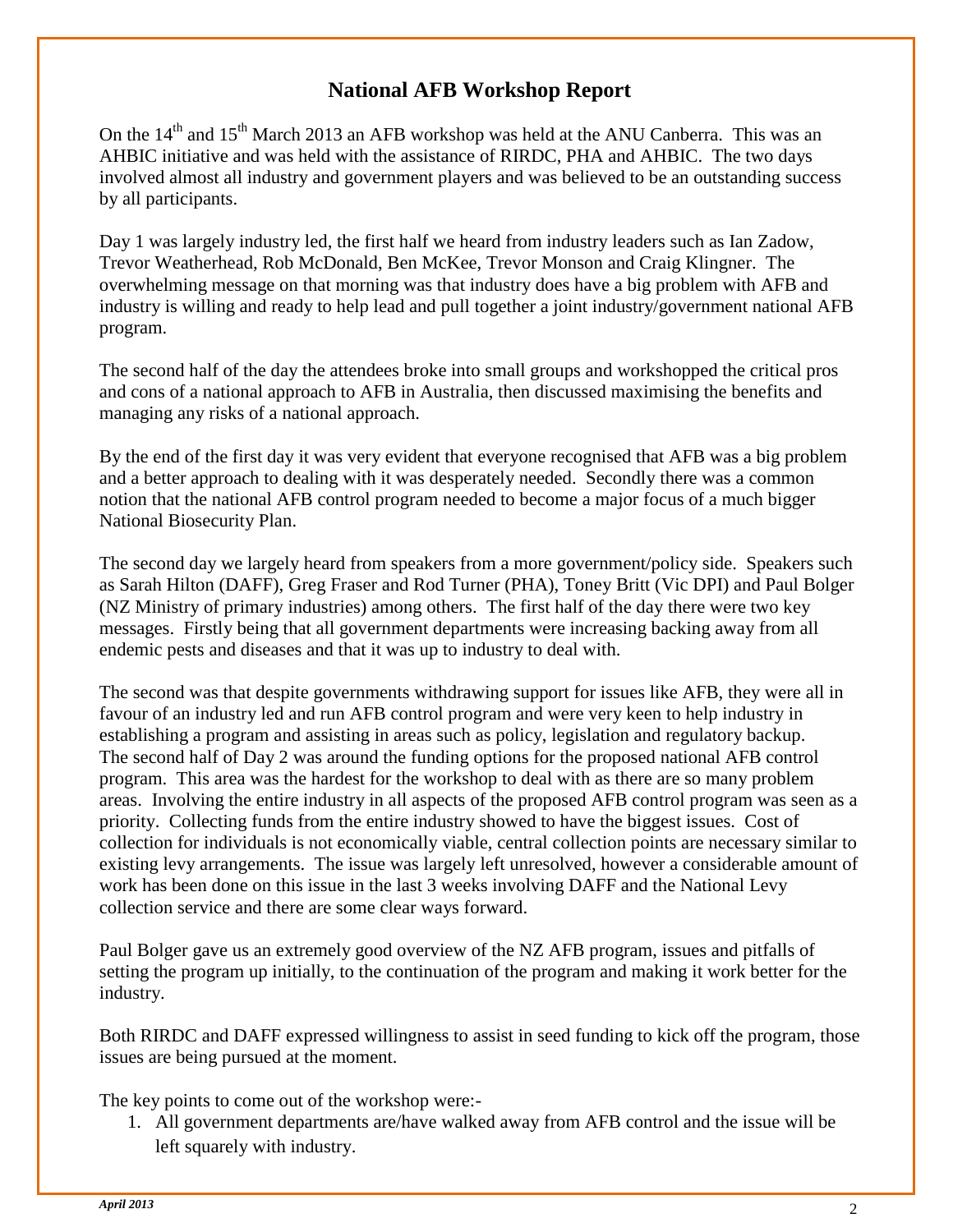- 2. All industry delegates recognise AFB was a major problem for the industry and all were in favour of a National approach to AFB control, led, driven and funded by industry.
- 3. All government departments were in favour of an industry led, driven and funded AFB control program and committed in principle to assisting with policy, legislation and regulatory backup. Especially when the notion of a broader National Biosecurity plan with an AFB focus was brought up.
- 4. A small working party was put forward to push on with the National AFB Control Program and begin dialogue with all industry assistance and state/federal government departments being Ian Zadow (AHBIC), Sam Malfroy (Project Officer PHA) and Craig Klingner (Chairman AHBIC AFB Steering Committee).

In conclusion, I believe the workshop was an outstanding success; all delegates were frank and honest but also cooperative and fully supportive of a national approach to AFB. This exercise and every other one in the past will mean nothing if the issue is not grabbed by industry and made to work. The AFB working party intends to give presentations at all of the upcoming State AGMs, please ask as many questions as possible. At this stage we are looking for in principle support for a national AFB control program from all the states and keeping in mind it is potentially the first steps of a much broader National Biosecurity approach for the industry.

I urge everyone to get behind this cause. I strongly believe we have the right people in the right places to make this work for the benefit of the entire industry.

Craig Klinger Chairman AHBIC AFB Steering Committee

#### **CONFERENCE DATES - 2013**

|                    | 22-24 May (Merimbula)       |
|--------------------|-----------------------------|
|                    |                             |
|                    | $31$ May $-1$ June (Hobart) |
| 5-6 June (Bendigo) |                             |
|                    | 13-14 June (Warwick)        |
|                    | 20-21 June (Renmark)        |
| 5 July             | (Perth)                     |
|                    |                             |
| <b>TBA</b>         |                             |
| June               |                             |
| <b>TBA</b>         |                             |
| 6 July (Perth)     |                             |
| 6 July (Perth)     |                             |
|                    |                             |

Please note the WA conference has changed from 4 to 5 July and the AHBIC meeting from 5 to 6 July.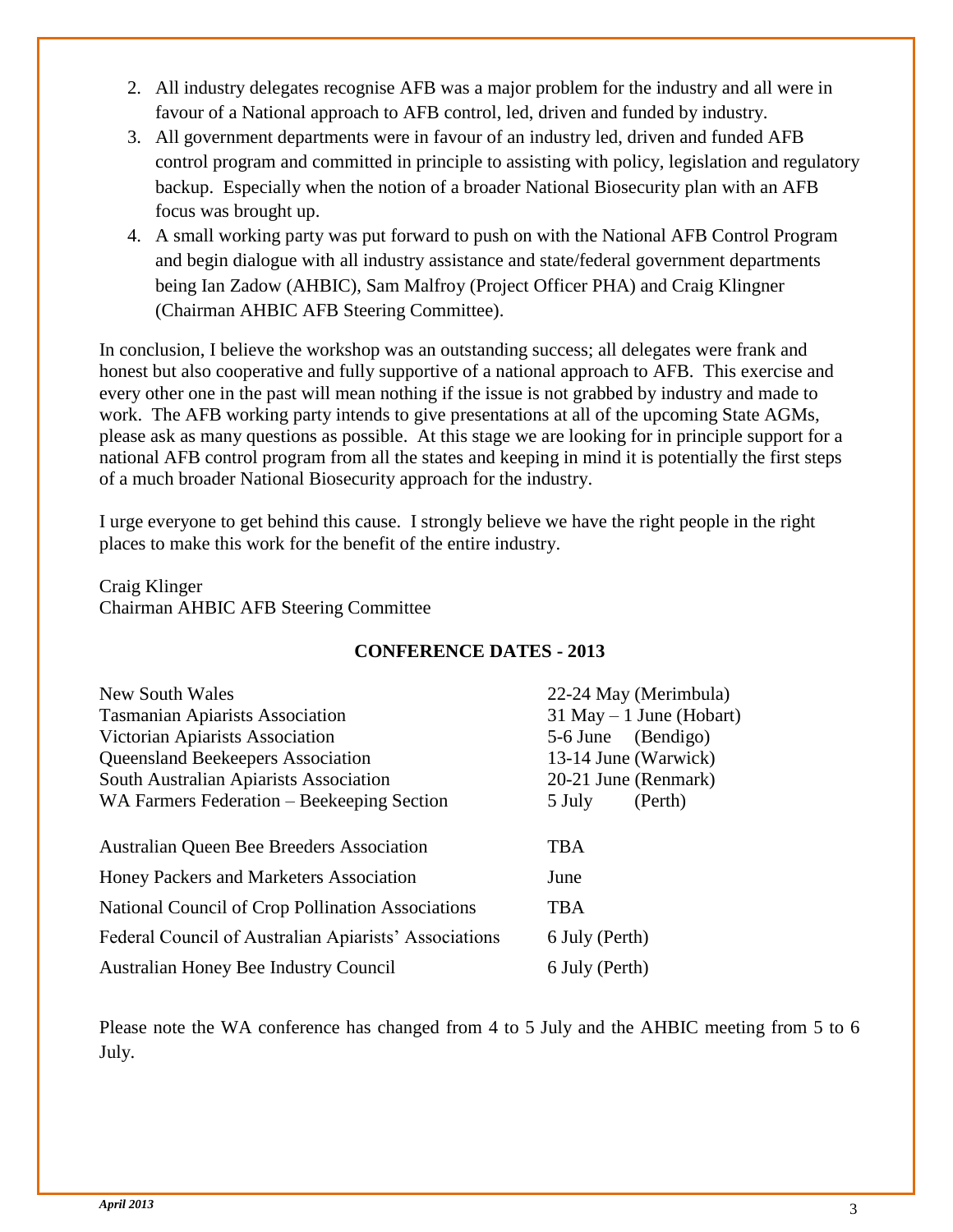#### **AGM**

I have sent out circulars to member bodies of AHBIC re the AGM reporting and delegates. I have spoken with the Western Australians and this year there will be two (2) registration forms. One for the WAFF Beekeepers meeting and the dinner which are on Friday 5 July and another for the AHBIC AGM on Saturday 6 July. It is important that you register for both as the venue will need catering numbers.

I would encourage those AHBIC member body delegates to attend the WAFF Beekeepers meeting as it shows support for the WA people from their interstate counterparts and also you have every chance of learning something new.

#### **LIVE BEE EXPORTS**

I note that Dr. Jeff Pettis from the United States Department of Agriculture (USDA) is a guest speaker at the NSW Apiarists Association Conference at Merimbula. He is due to speak on the program about "Banning of Australian bee imports into the US". No doubt we will get some insight here as to what we, as an industry, need to do.

The Commonwealth Department of Agriculture, Fisheries and Forestry (CDAFF) are in contact with Canada re their requirements to keep the live bee imports from Australia going after the Transition to Management Plan for the Asian bee finishes on 30 June, 2013. These talks will then be the basis for what we need the Queensland Department of Agriculture, Fisheries and Forestry (QDAFF) to put in place to keep the Canadian market open.

#### **NATIONAL HONEY BEE DAY**

Unfortunately Western Australia, Victoria and Queensland are the only ones participating in the National Honey Day so I suppose it cannot now be called a National Honey Day. For various reasons the other States are not able to participate but have expressed interest in participating next year.

#### **BEE SCULPTURES**

I received this via email and thought some may be interested.

I write in regards to my sculptural piece BEEs which I thought you might be interested in?

BEEs is a light sculpture that is presently under construction for the Vivid Sydney 2013. The piece is due to be suspended outside The Sydney Opera House from the 23rd May for two weeks.

In brief the piece is a 2.2m tall welded brass hive, illuminated from within. Surrounding the hive, suspended by small brass tubes, will be some 520 individual bees. Each bee is cast from polyurethane and has an LED light embedded within. Happy to send images of the piece concept but perhaps have a look at the construction progress to date on my twitter: vossarch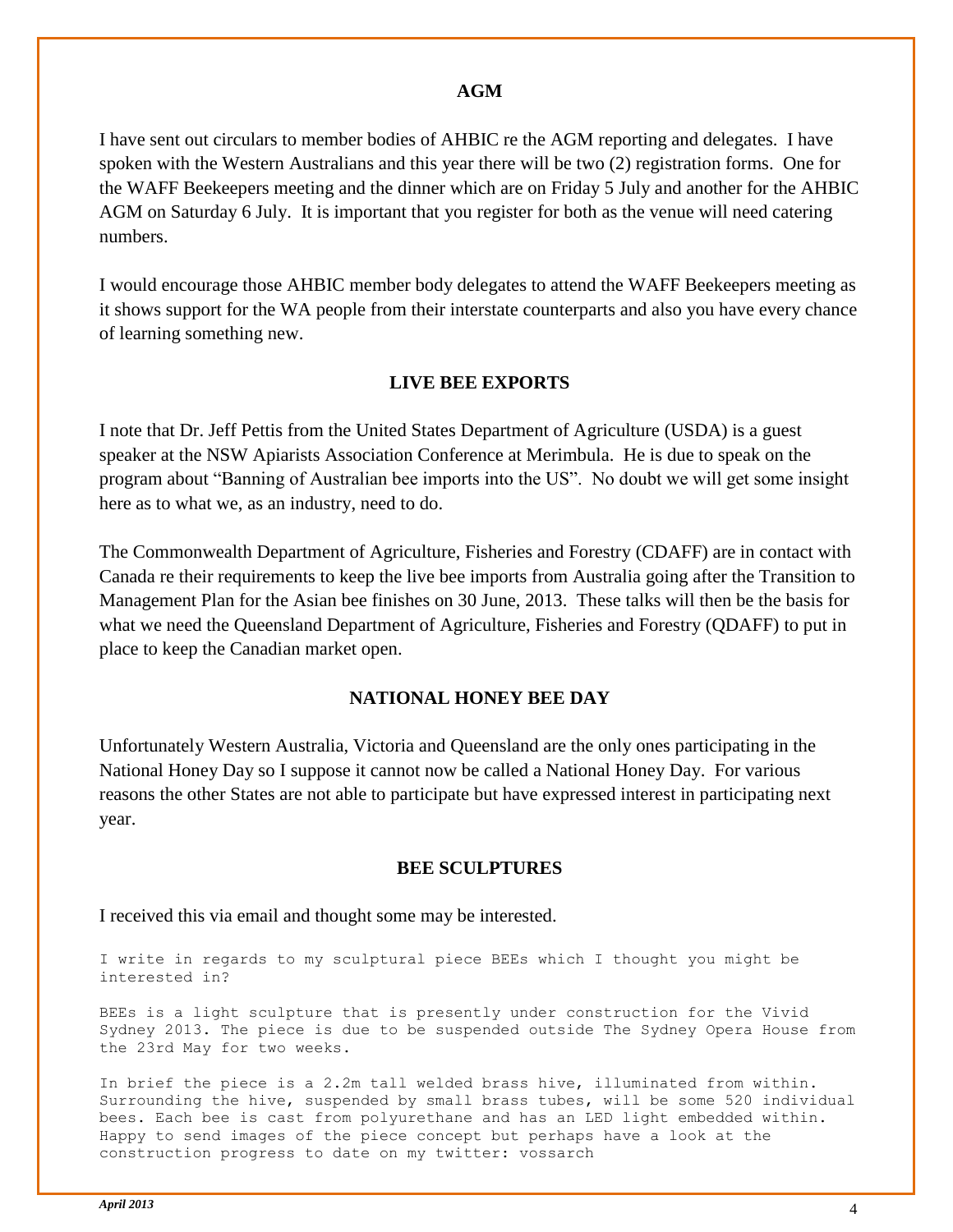#### **FROM TENDRILS 24 APRIL, 2013**

#### **Final meeting of the Varroa Continuity Strategy Management Committee**

The fourth and final meeting of the Varroa Continuity Strategy Management Committee (VCSMC) was held on 11 April in Melbourne. Members of the VCSMC include PHA, Australian Government Department of Agriculture, Fisheries and Forestry (DAFF), Horticulture Australia Limited, Australian Honey Bee Industry Council, CSIRO, state government representatives and honey bee scientists. Members of the Pollination Program and the Honey Bee Advisory Committee were also present. Sam Malfroy (Chair) and Brad Siebert attended on behalf of PHA.

The objective of the committee is to have arrangements in place that allow the honey bee industry and crop industries that are pollination-reliant to prepare for, and respond quickly and efficiently to the possible establishment of Varroa in Australia. The meeting discussed a range of issues, including registration of chemicals, control and management zones in the event of a Varroa incursion, and a national bee health website with a focus on Varroa.

This was the final meeting of the committee, with funding from DAFF to PHA ending on 30 June 2013. A report on the progress made over the last two years will be written for the National Biosecurity Committee.

#### **Infopest**

PHA industry member Growcom has released the [Infopest](http://planthealthaustralia.createsend4.com/t/r-l-oihkldl-eidtitlk-q/) agvet chemical database, which includes more than 11500 chemical products, permits and safety sheets. Changes to available products and information by the Australian Pesticides and Veterinary Medicines Authority are regularly updated, providing users with accurate, up-to-date information for the effective control of weeds, pests and diseases in a wide range of crops and livestock.

The agvet component features:

- advanced search capability for approved chemical products
- label and permit images
- rates of use
- withholding periods
- maximum residue limits
- export slaughter intervals
- information on managing pests resistant to chemicals
- tools to prepare your own reports about chemical uses.

[Infopest](http://planthealthaustralia.createsend4.com/t/r-l-oihkldl-eidtitlk-a/) is available free online to registered users

#### **EU BAN ON NEONICOTINOIDS**

Just happened. See [http://europa.eu/rapid/press-release\\_IP-13-379\\_en.htm](http://europa.eu/rapid/press-release_IP-13-379_en.htm)